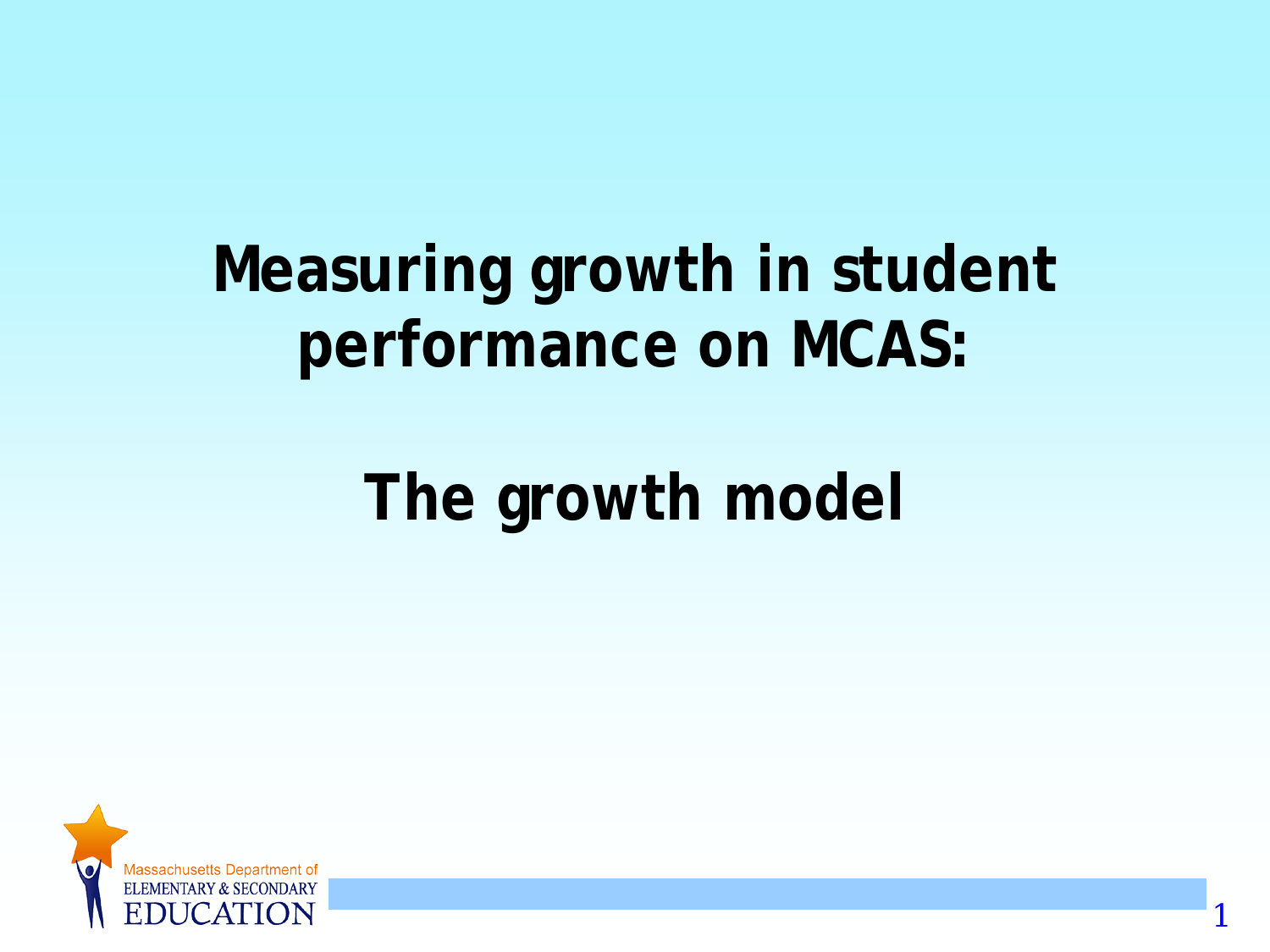# **Overview**

- What is growth? Why are we doing this?
- How do we measure growth for students and groups?
- What have we learned so far?
- What will be available this fall?

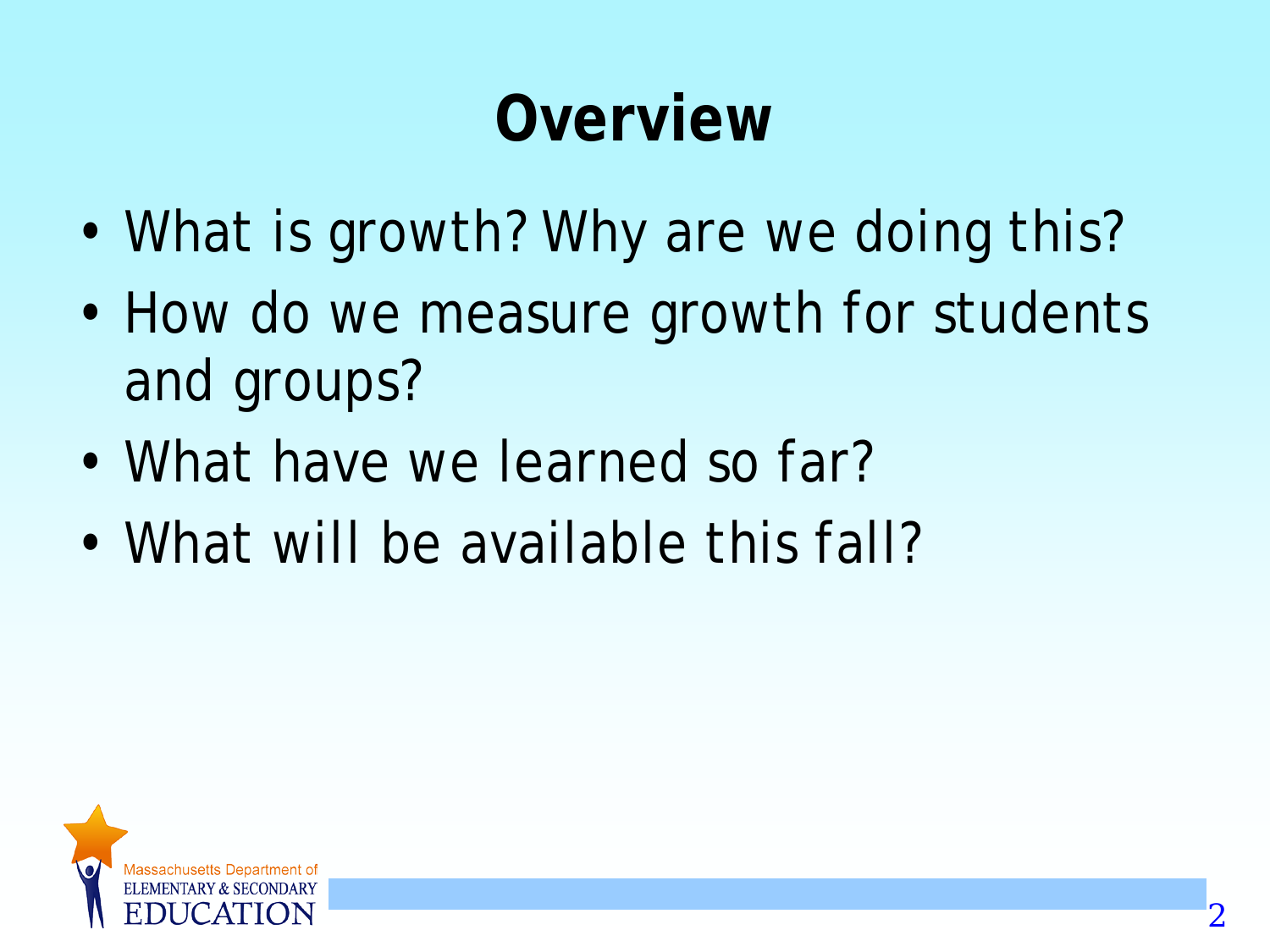# **What is growth?**

- MCAS shows how each student is achieving relative to state standards
	- Is John proficient in  $6<sup>th</sup>$  grade mathematics?
	- Cannot compare John's scaled scores from year to year
- Growth measures change in an individual student's performance over time
	- How much did John improve in mathematics from 5<sup>th</sup> grade to 6th grade?
		- Did John improve more or less than his academic peers?

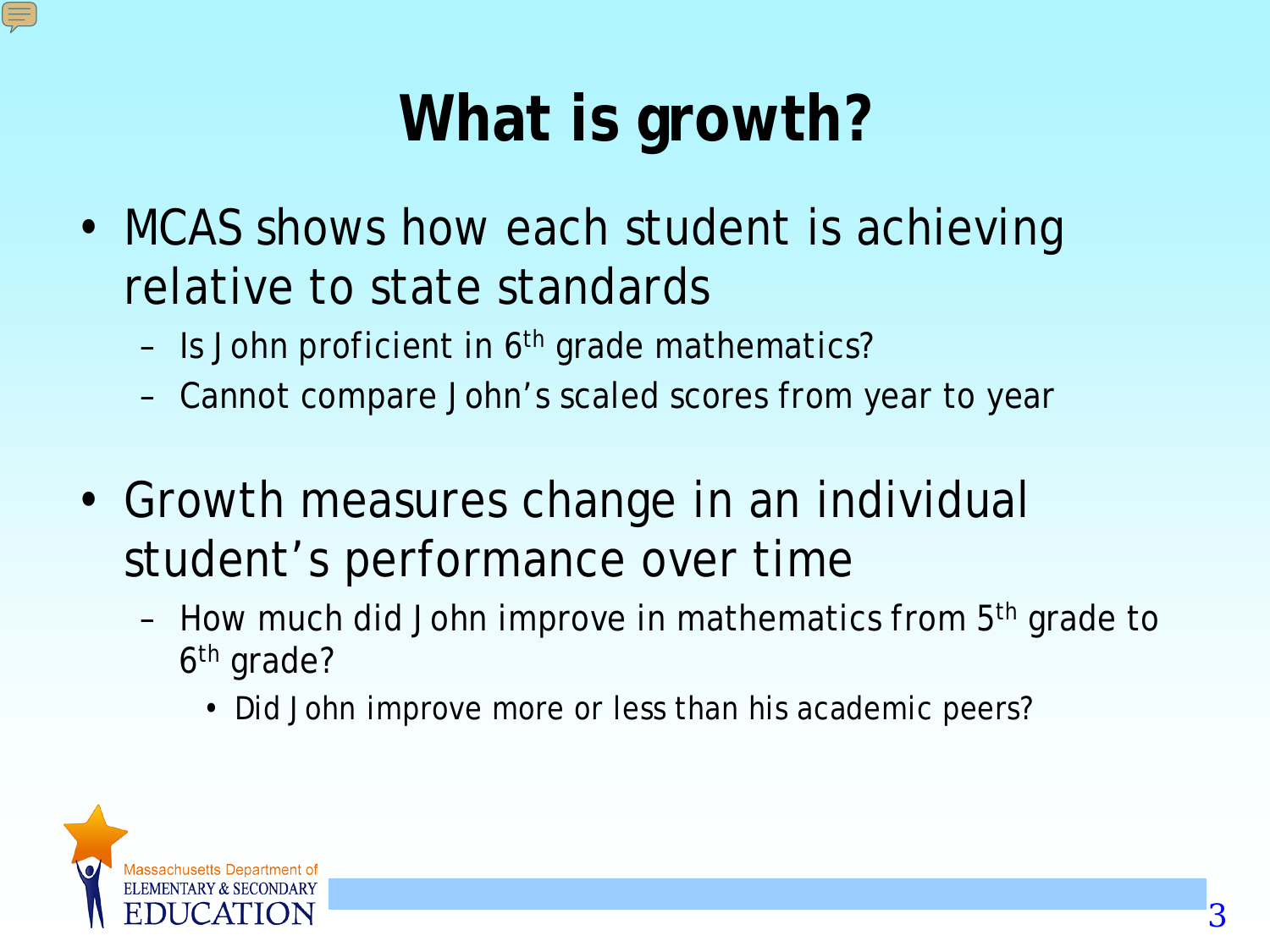# **Why measure growth?**

- A way to measure progress for students at all performance levels
	- A student can achieve at a low level but still improve relative to his academic peers
	- Another could achieve well but not improve much from year to year
- Provides evidence of improvement even among those with low achievement
- Gives high achieving students and schools something to strive for beyond proficiency

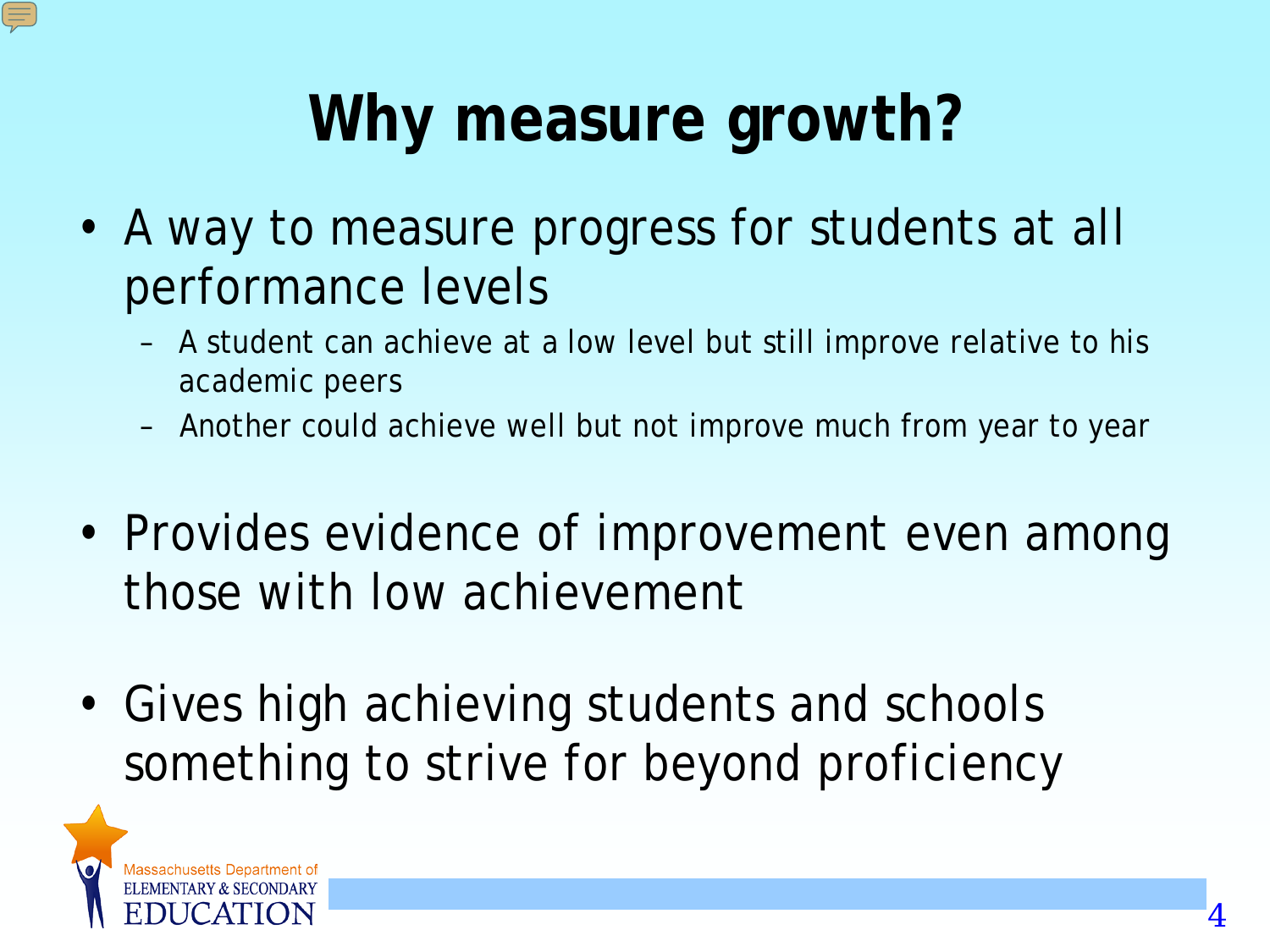# **Uses of growth data**

- Reconceptualizing performance *Performance = achievement + growth*
- Identifying strengths and weaknesses in student performance beyond traditional achievement data
- Targeting assistance
- Conducting program evaluations
- Eventually, making accountability decisions

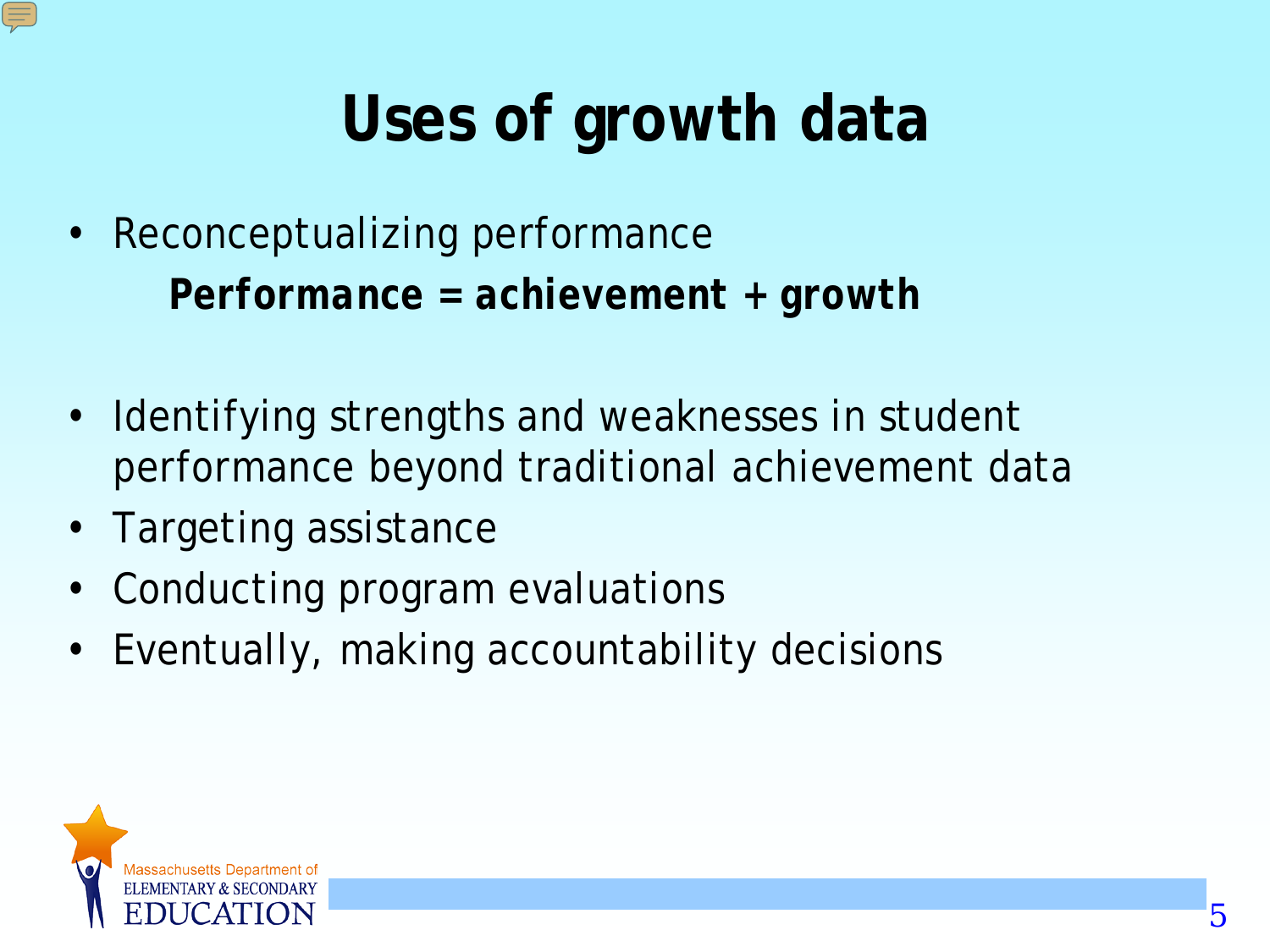# **Student growth percentiles**

- Each student's rate of change is compared to other students with a similar test score history ("academic peers")
- The rate of change is expressed as a percentile.
	- How much did John improve in mathematics from 5<sup>th</sup> grade to 6<sup>th</sup> grade, relative to his academic peers?
	- If John improved more than 65 percent of his academic peers, then his student growth percentile would be 65.

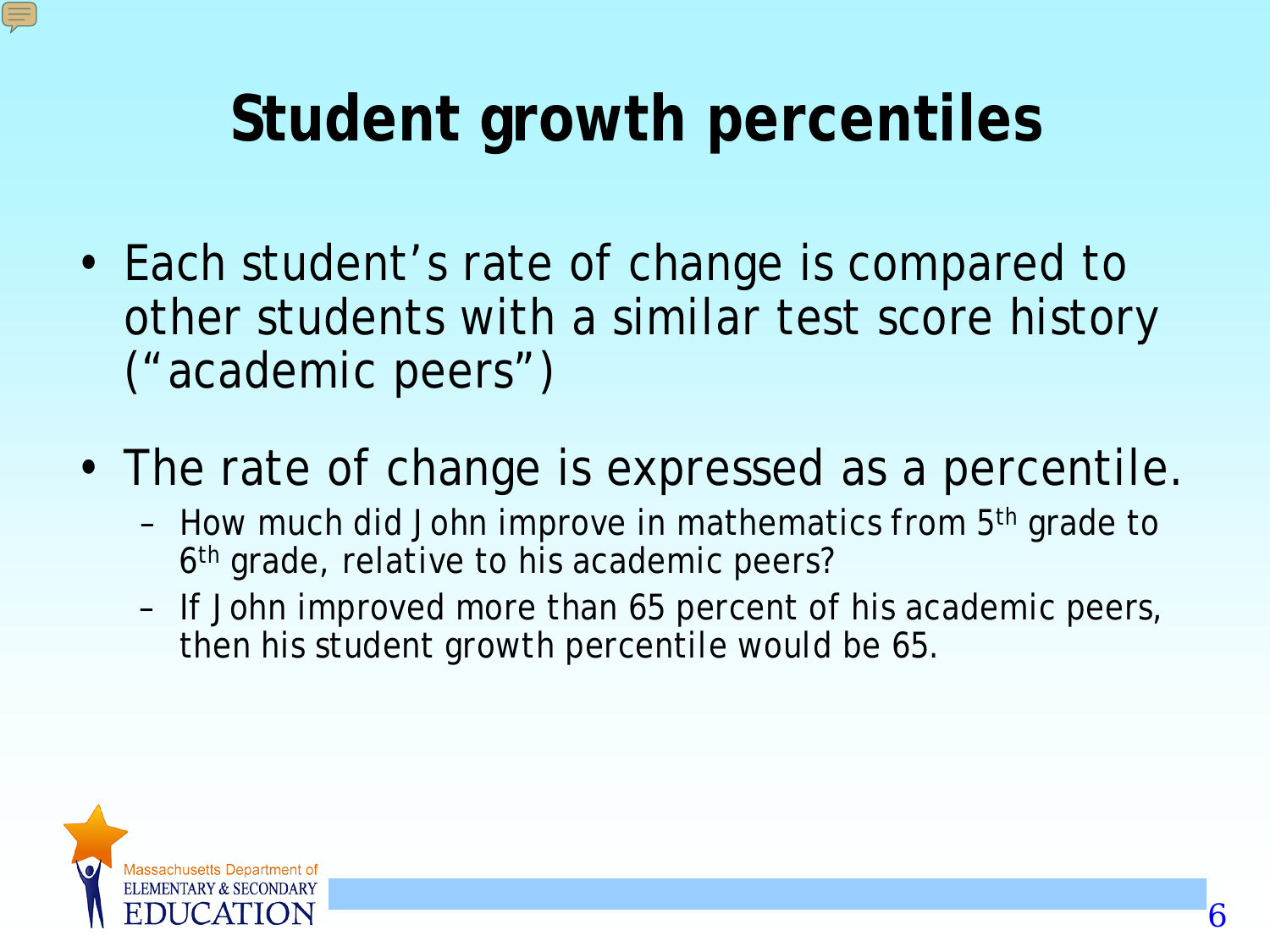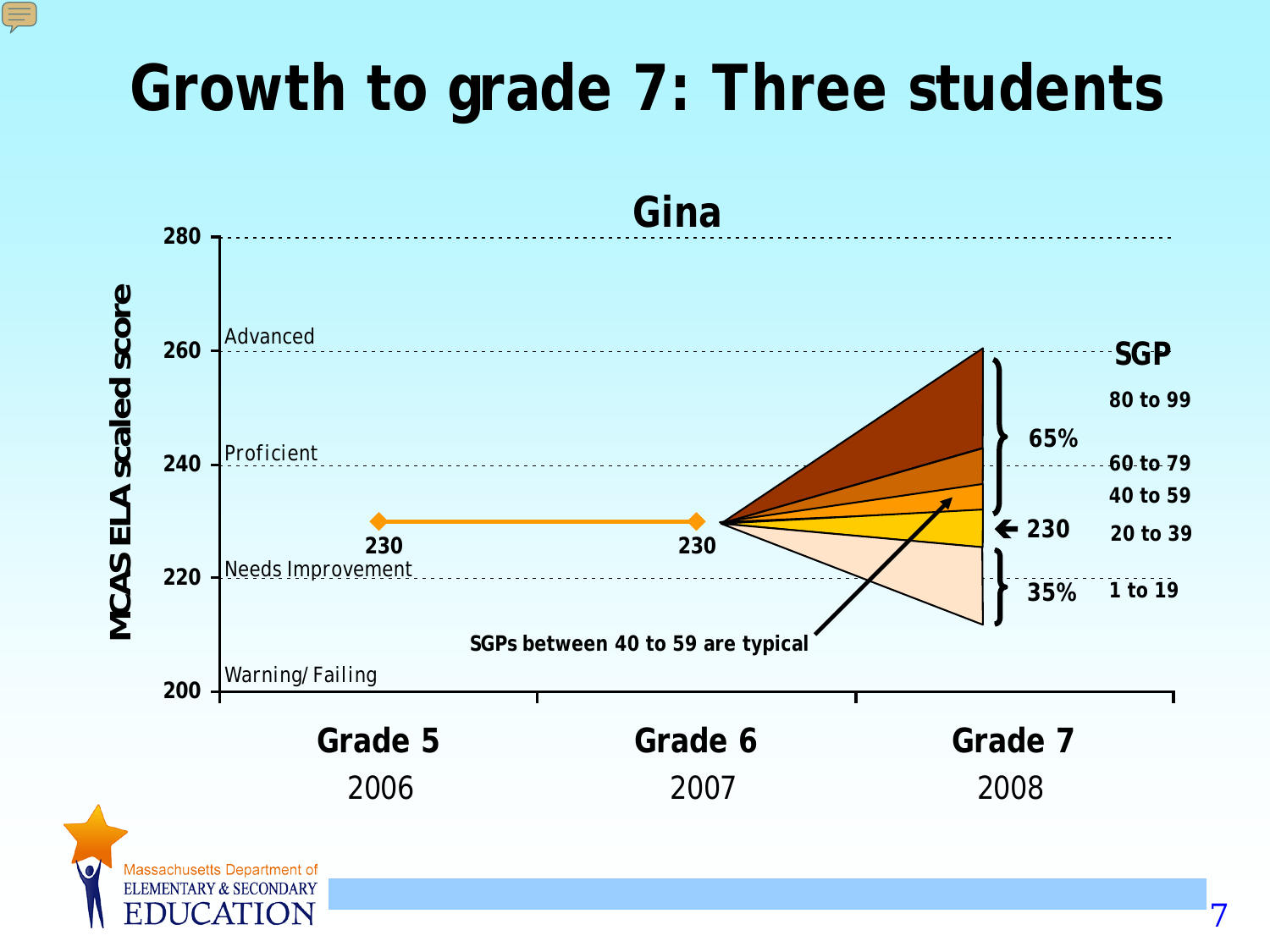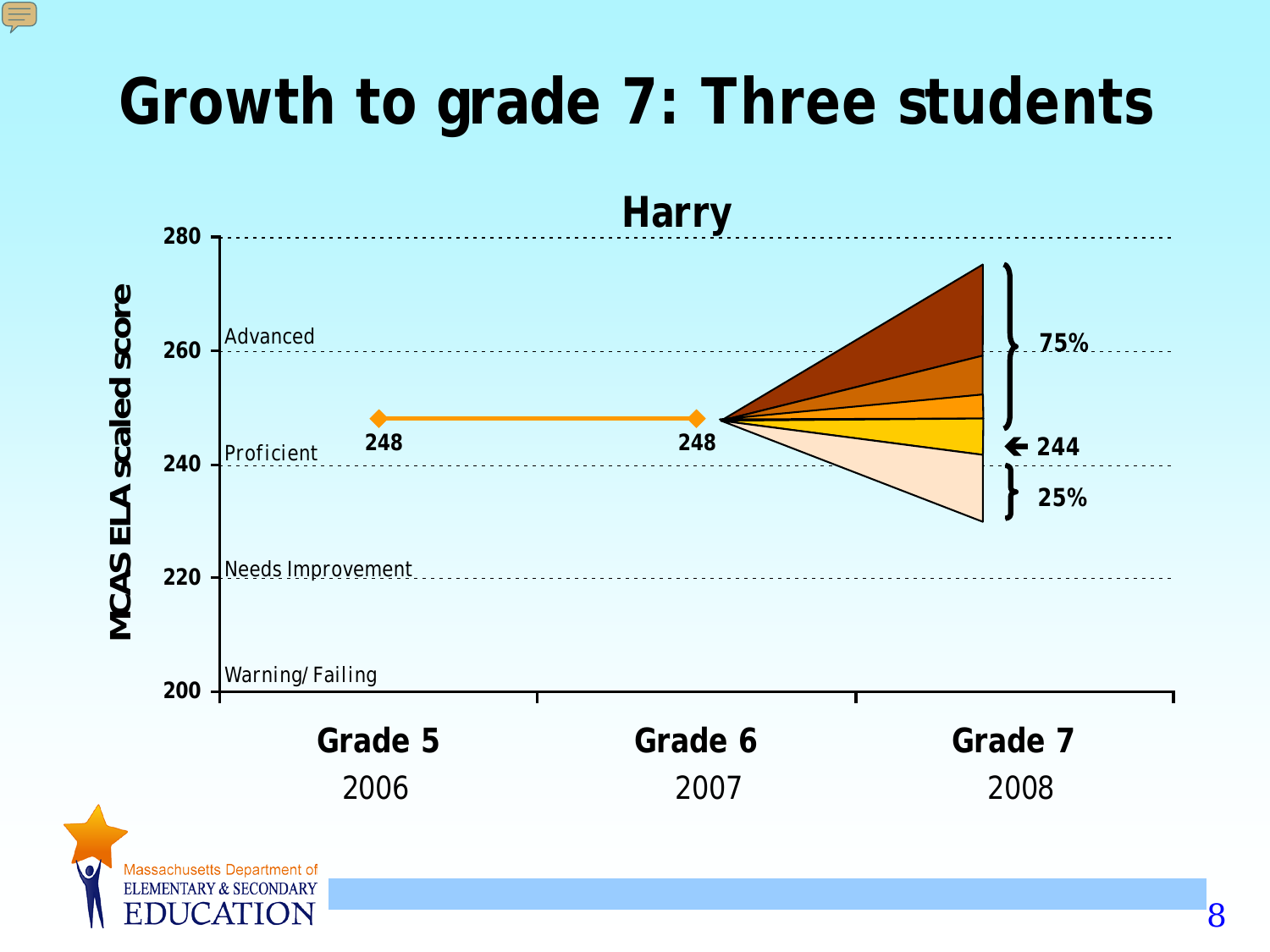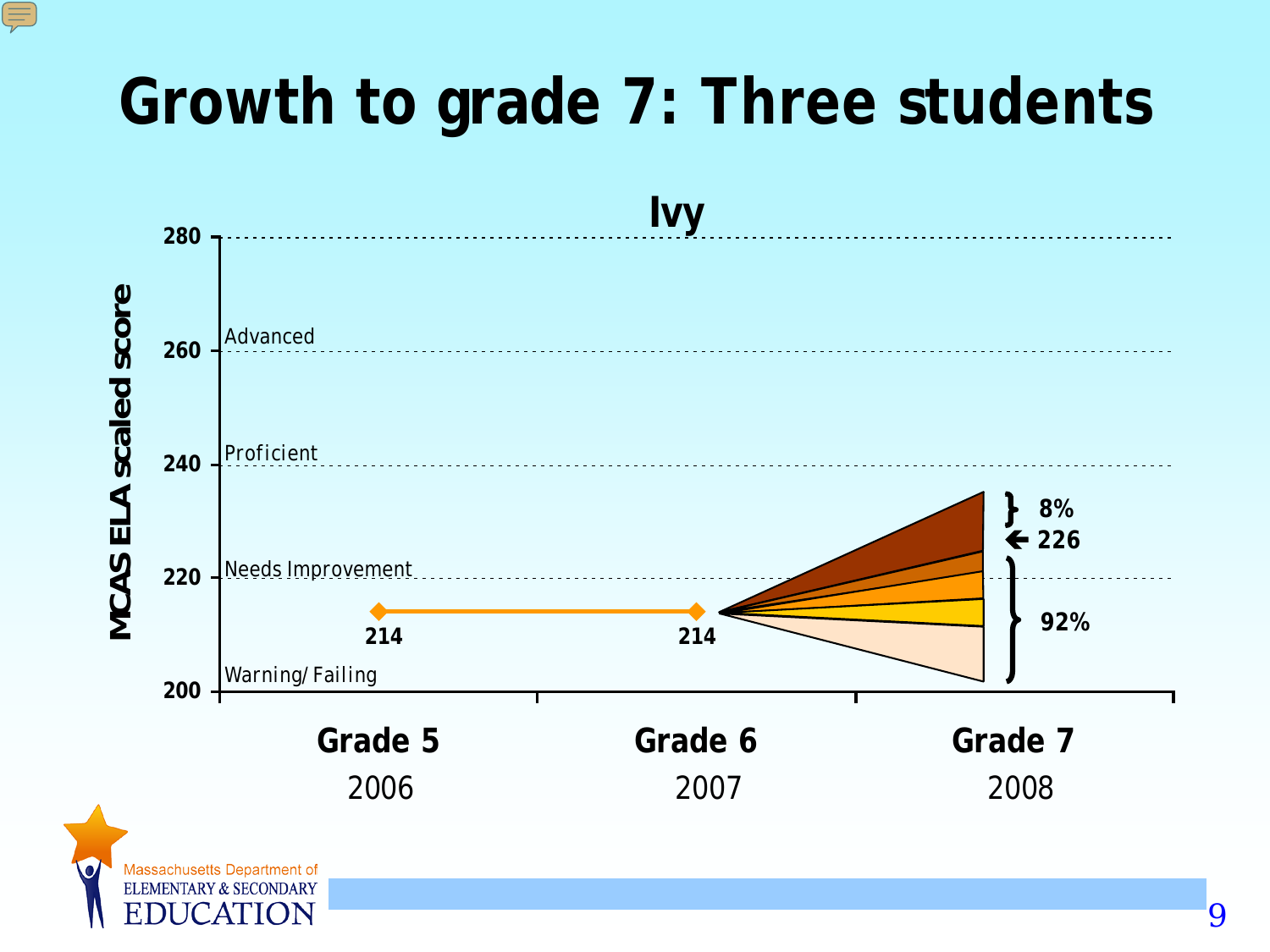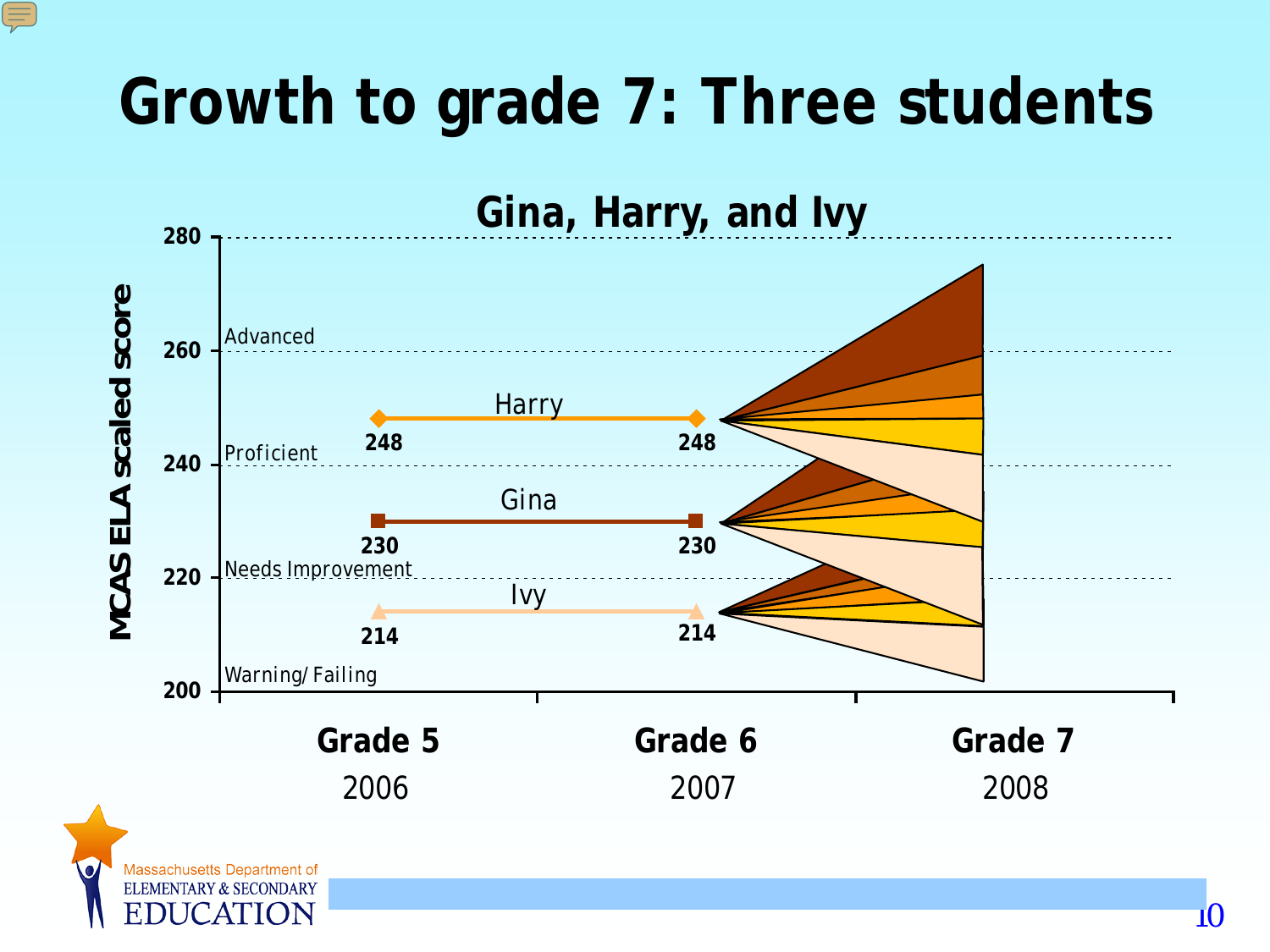**English language arts**

|              | Grade 5 | Grade 6 | Grade 7 | <b>SGP</b> |
|--------------|---------|---------|---------|------------|
|              | 2006    | 2007    | 2008    | 2008       |
| Gina         | 230     | 230     | 230     | 35         |
| <b>Harry</b> | 248     | 248     | 244     | 25         |
| <b>Ivy</b>   | 214     | 214     | 226     | 92         |

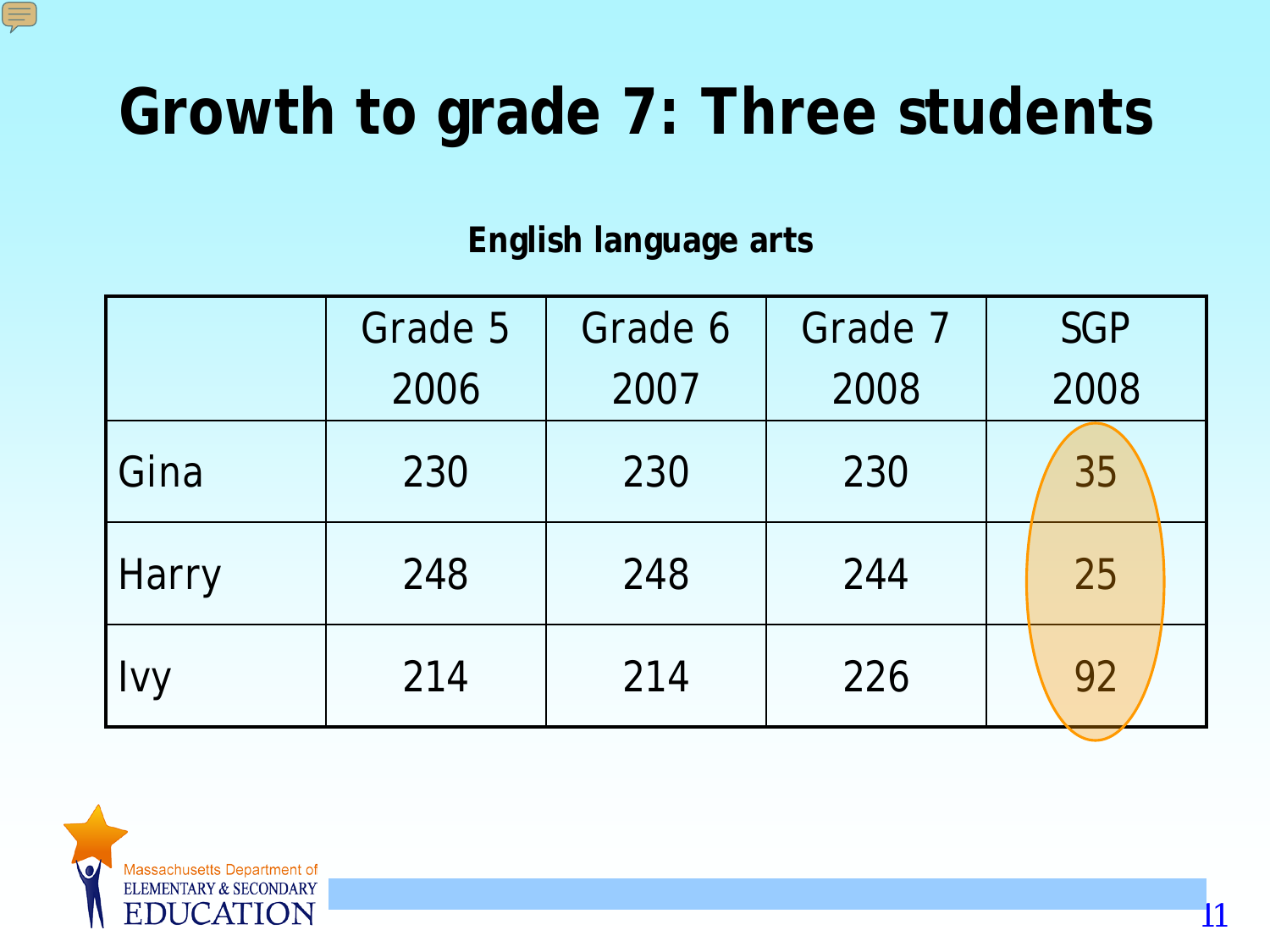#### **Interpreting student growth percentiles**

Gina's SGP was 35. This means her SGP in grade 7 was higher than 35 percent of her academic peers (and less than 65 percent).

– Is that amount of growth typical?

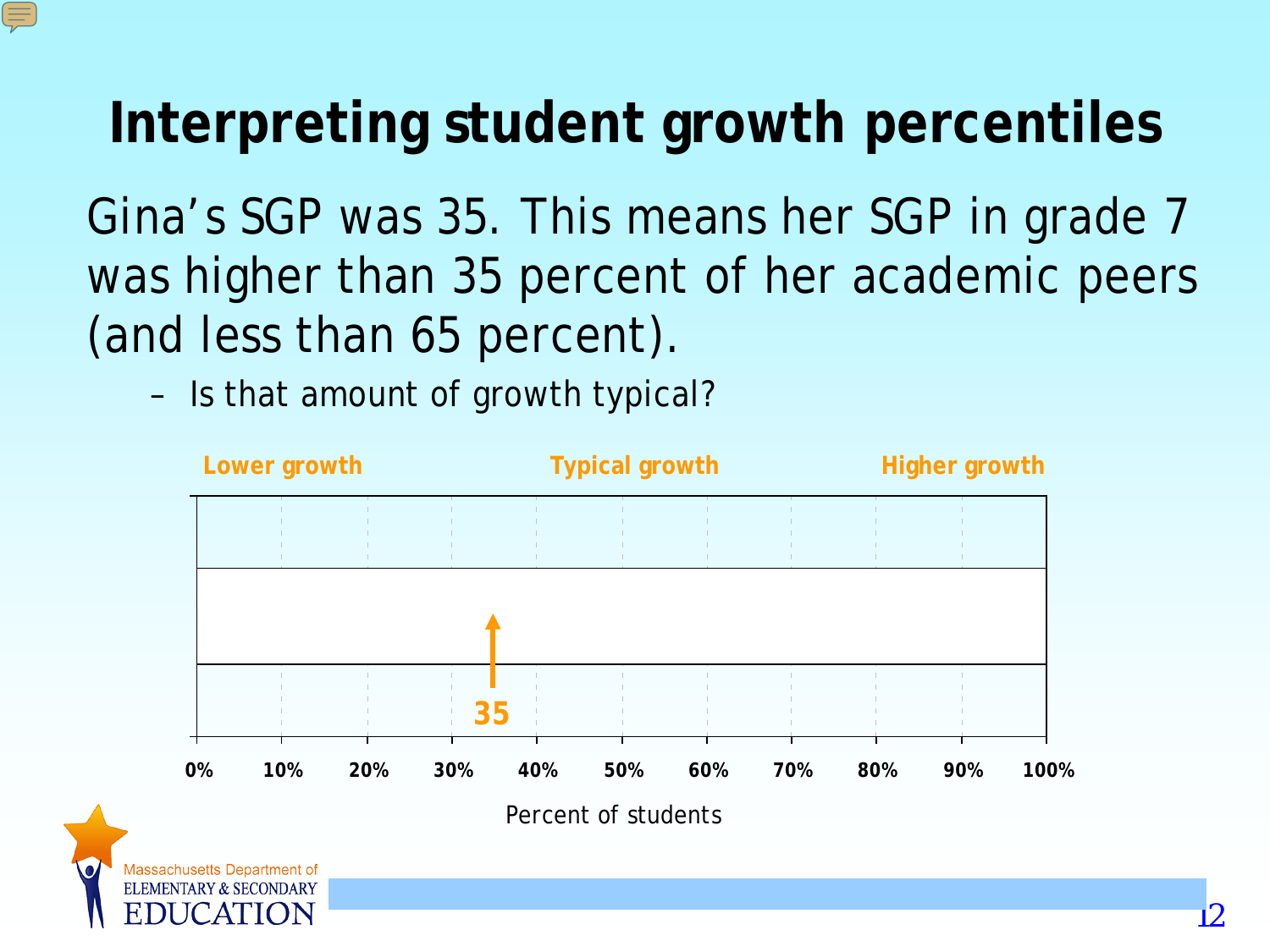## **Key concepts**

- Growth is *distinct from achievement*
	- A student can achieve at a low level but grow quickly, and vice versa
- Each student is compared only to their *statewide academic peers*, not to all students statewide
	- Others with a similar test score history
	- All students can potentially grow at the  $1<sup>st</sup>$  or 99<sup>th</sup> percentile
- Growth is *subject-, grade-, and year-specific*
	- Different academic peer groups for each subject, grade, and year
	- Therefore, the same change in scaled scores can yield different student growth percentiles
- The percentile is calculated on the *change in achievement*, not the absolute level
	- Differs from more familiar norm-referenced measures

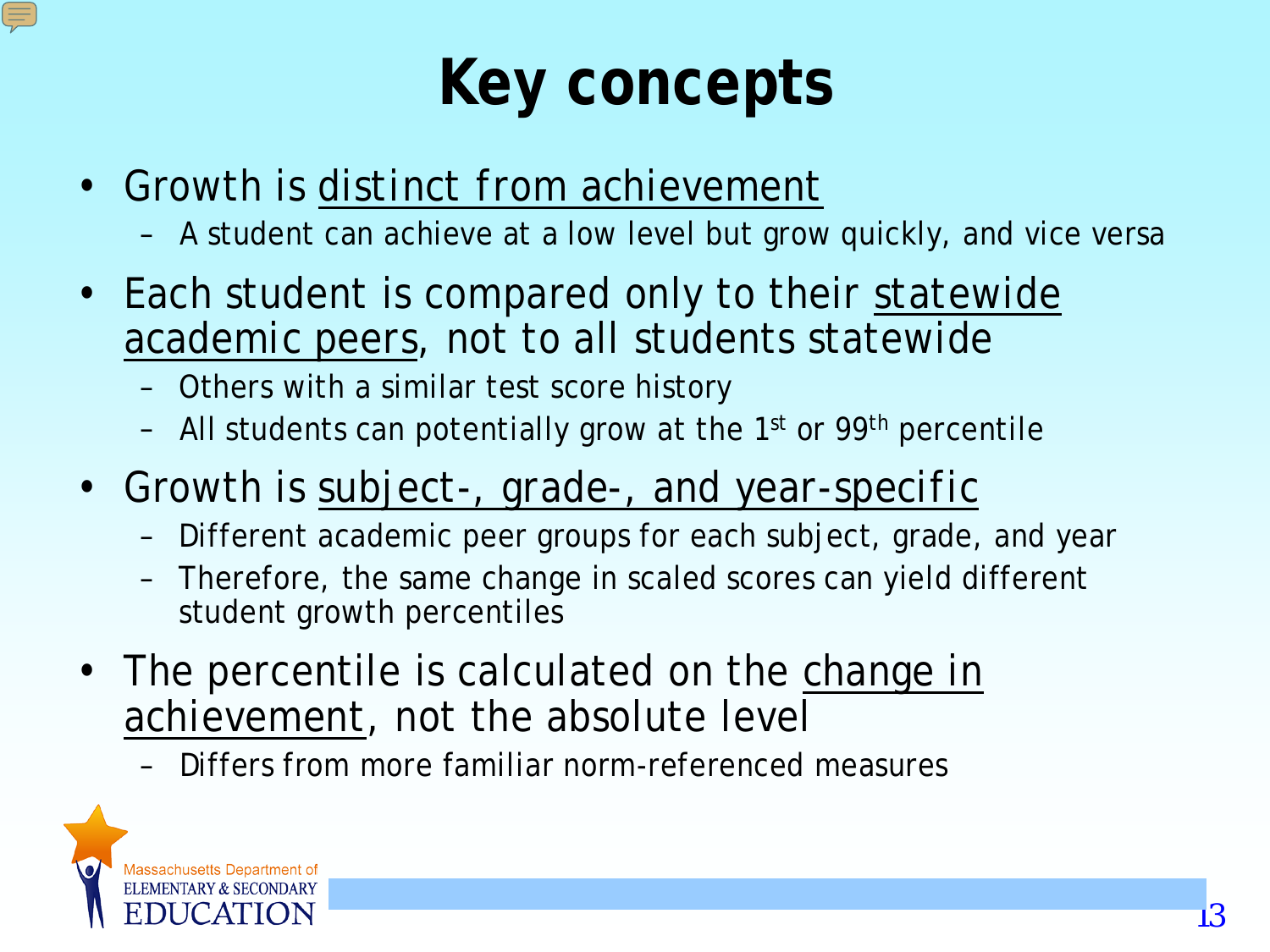# **Growth for groups**

- How to report growth for groups of students?
	- Districts, schools, grades, subgroups, classrooms
- *Median student growth percentile*
	- The point at which half of the students in the group have a higher growth percentile and half lower
- *Growth distribution charts*
	- The percentage of students in the group growing less than, similar to, or more than their academic peers

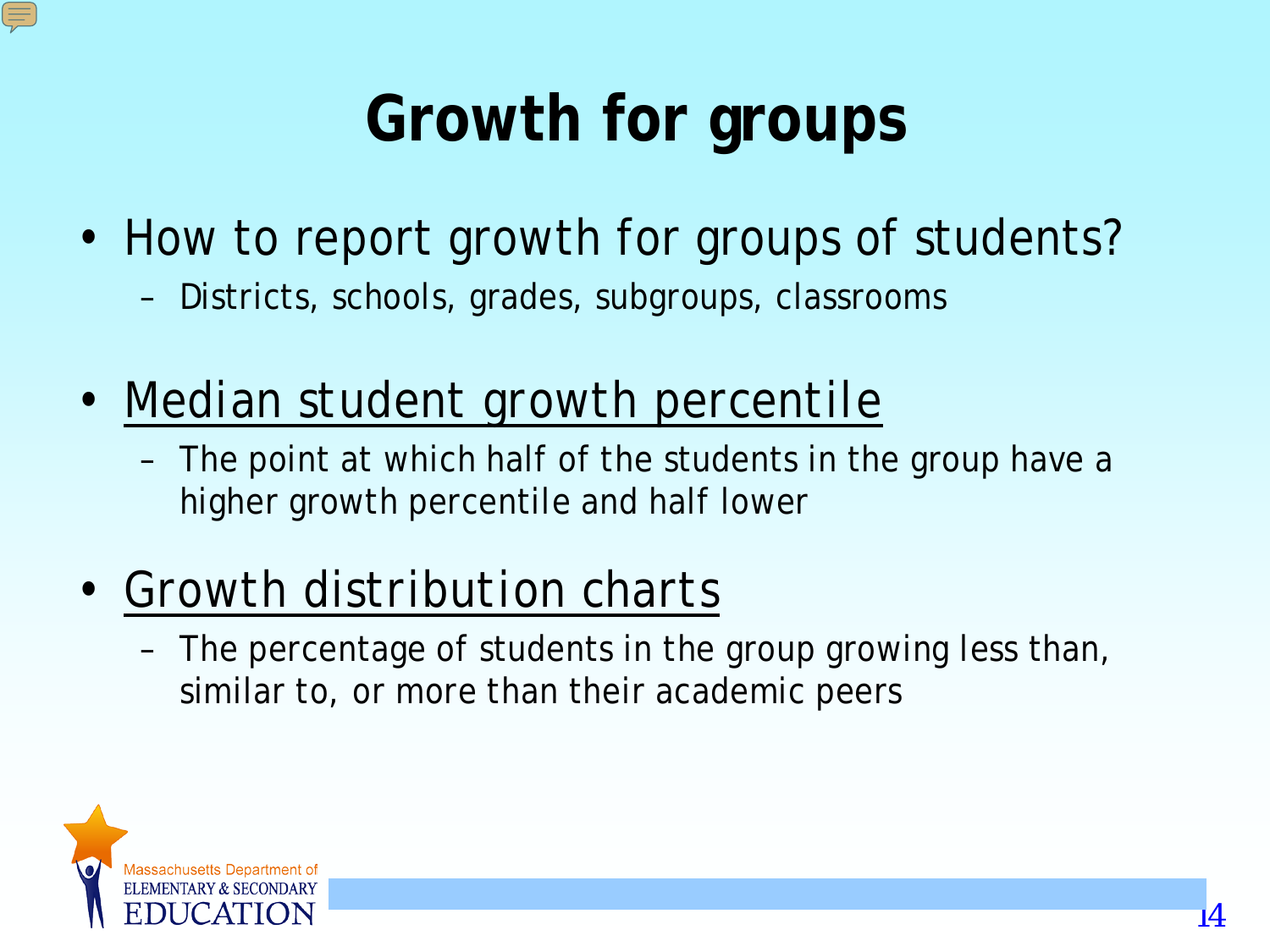# **Median student growth percentile**

| Last name        | <b>SGP</b> |
|------------------|------------|
| Lennon           | 6          |
| <b>McCartney</b> | 12         |
| Starr            | 21         |
| <b>Harrison</b>  | 32         |
| Jagger           | 34         |
| <b>Richards</b>  | 47         |
| Crosby           | 55         |
| <b>Stills</b>    | 61         |
| Nash             | 63         |
| Young            | 74         |
| Joplin           | 81         |
| Hendrix          | 88         |
| Jones            | 95         |

Imagine that the list of students to the left are all the students in your 6<sup>th</sup> grade class. Note that they are sorted from lowest to highest SGP.

The point where 50% of students have a higher SGP and 50% have a lower SGP is the median.

**Median SGP for the 6th grade class**

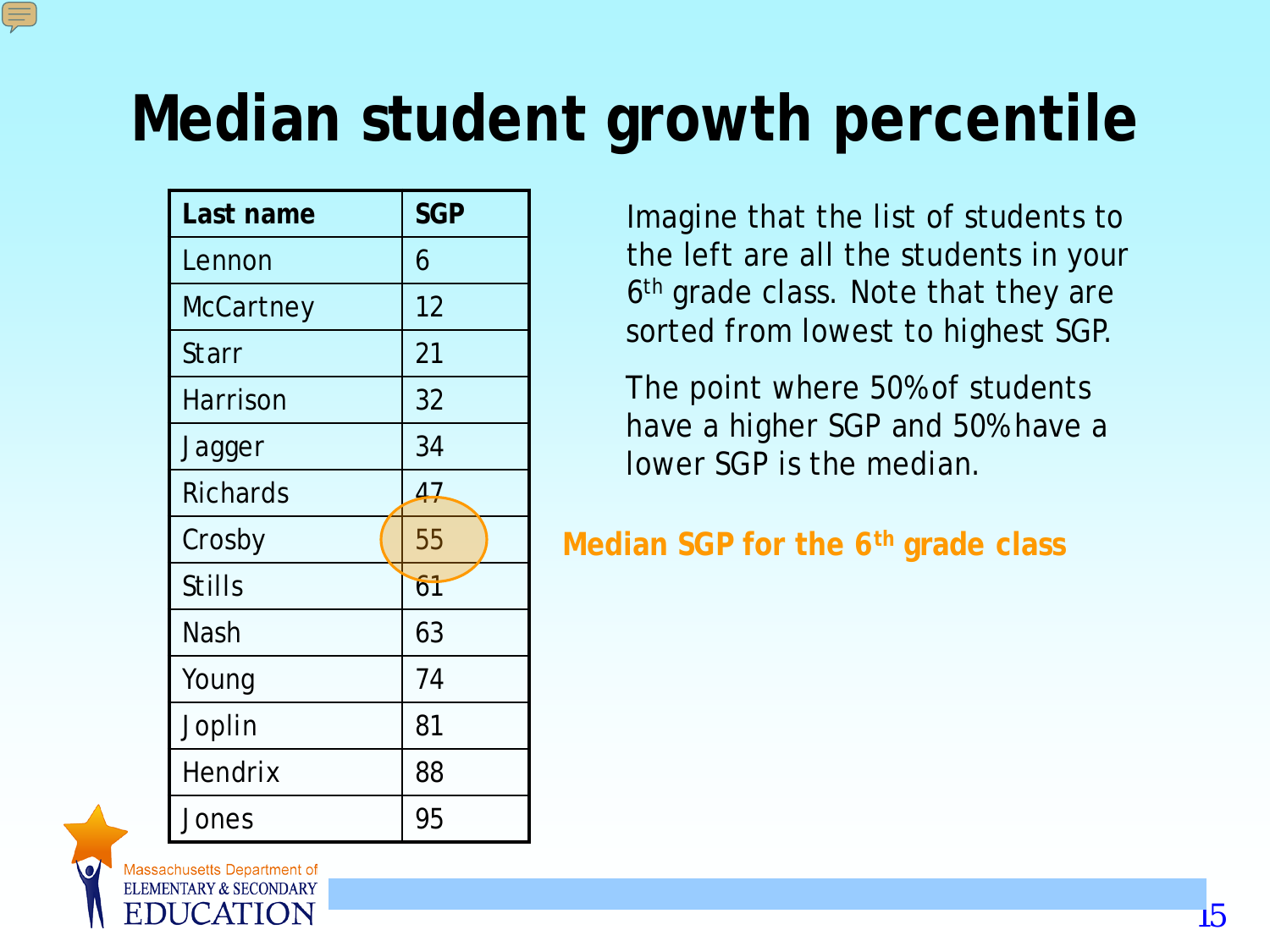#### **Using median student growth percentiles: growth by achievement for schools**

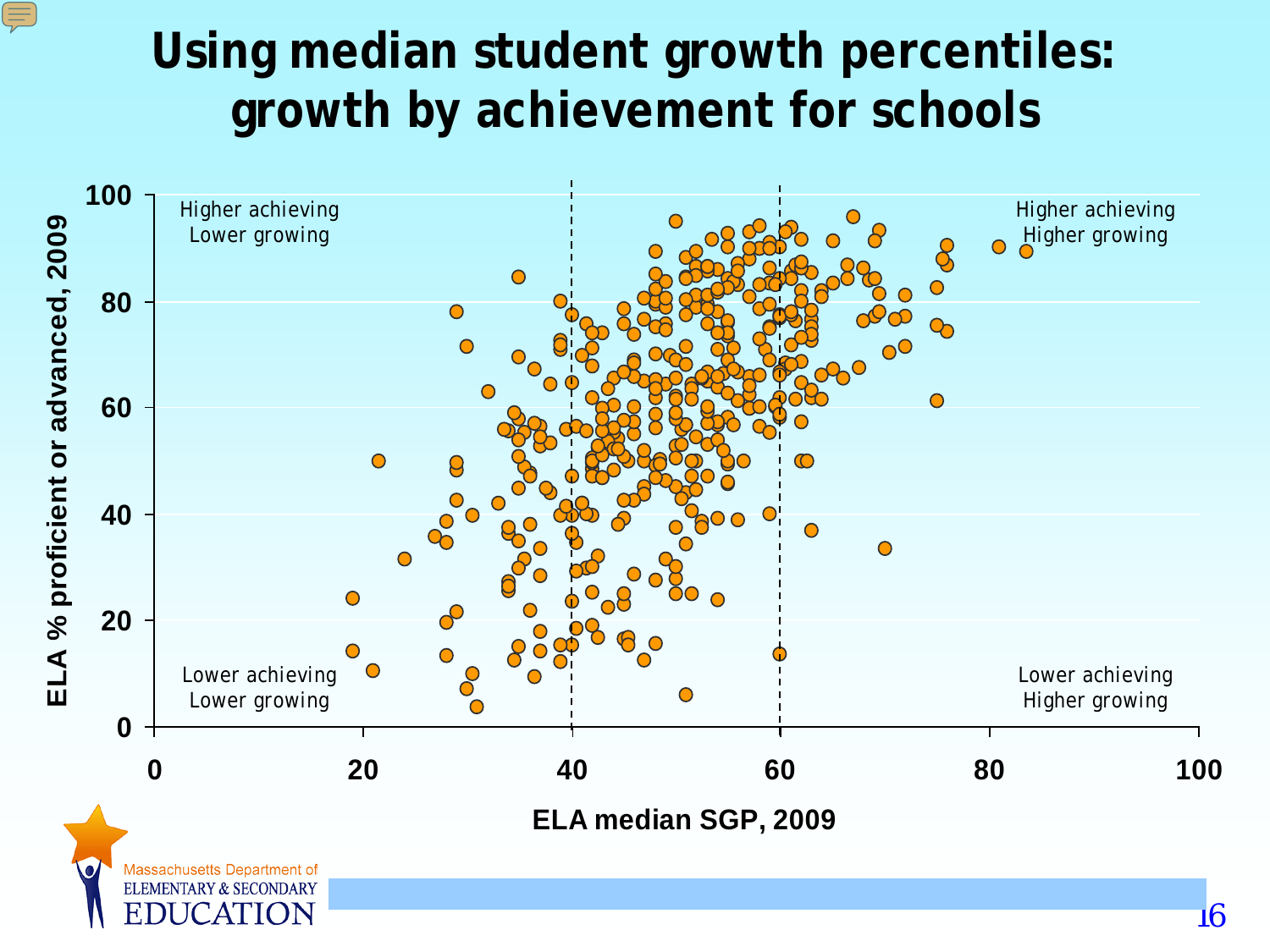#### **Growth distribution charts**



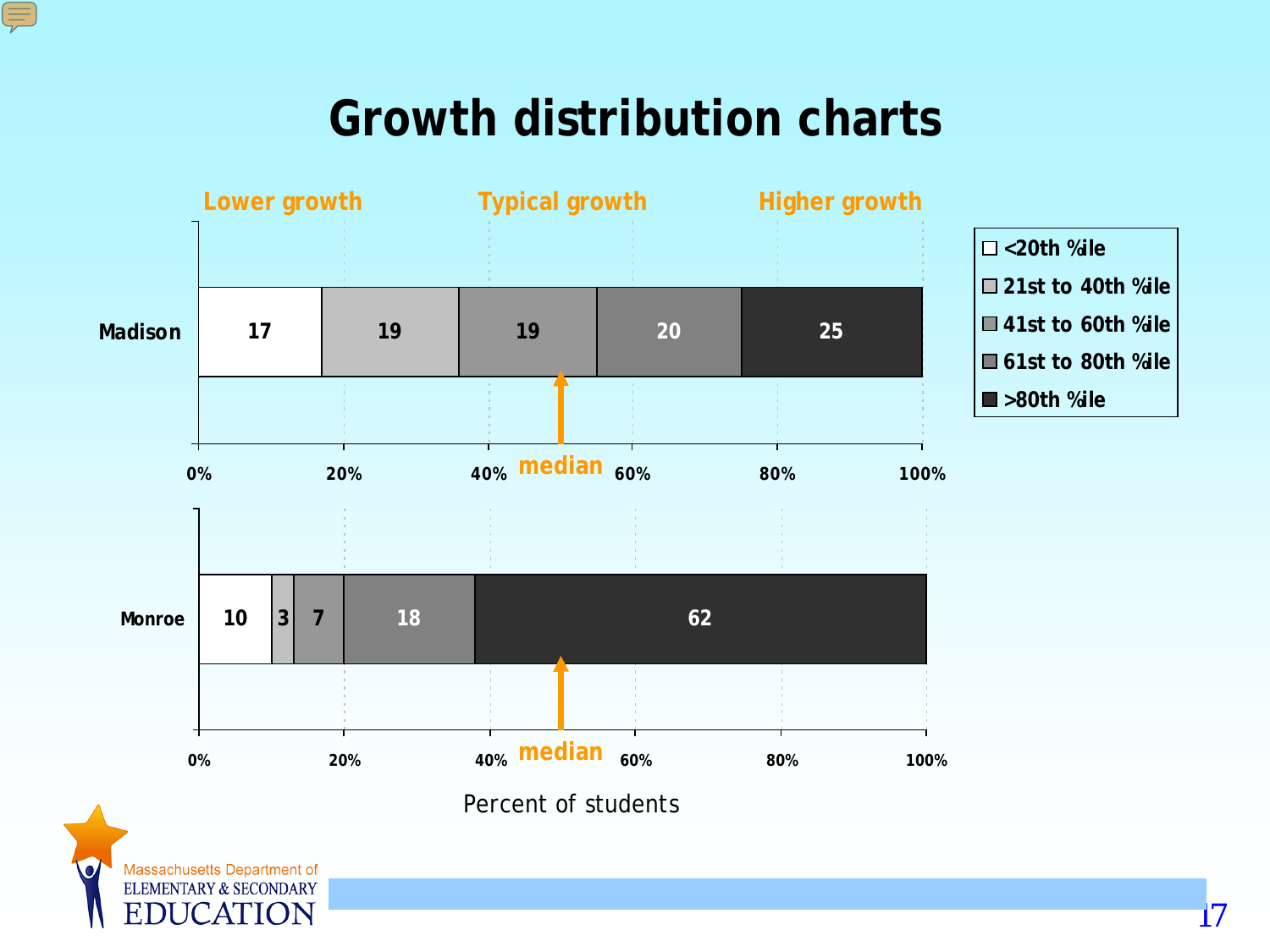# **Rules of thumb**

- Typical student growth percentiles are between about 40 and 60 on most tests.
- Students or groups outside this range has higher or lower than typical growth.
- Differences of fewer than 10 SGP points are likely not educationally meaningful.

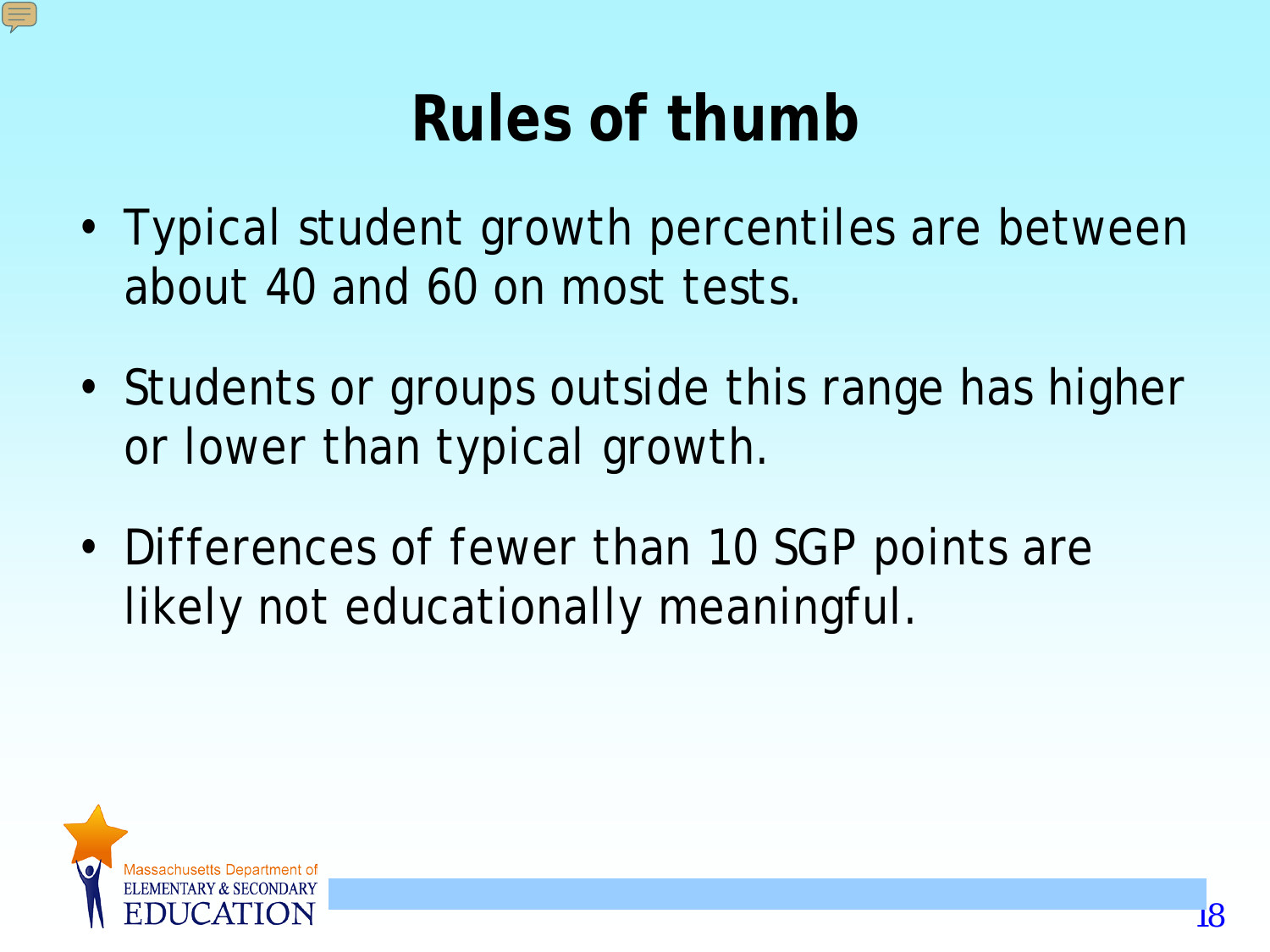# **Growth model pilot**

- Tested data, reports, and materials with nine districts, April to July 2009
	- Community Day Charter School, Franklin, Lowell, Malden, Newton, Northampton, Sharon, Springfield, Winchendon
- Suggestions were incorporated into this fall's statewide rollout

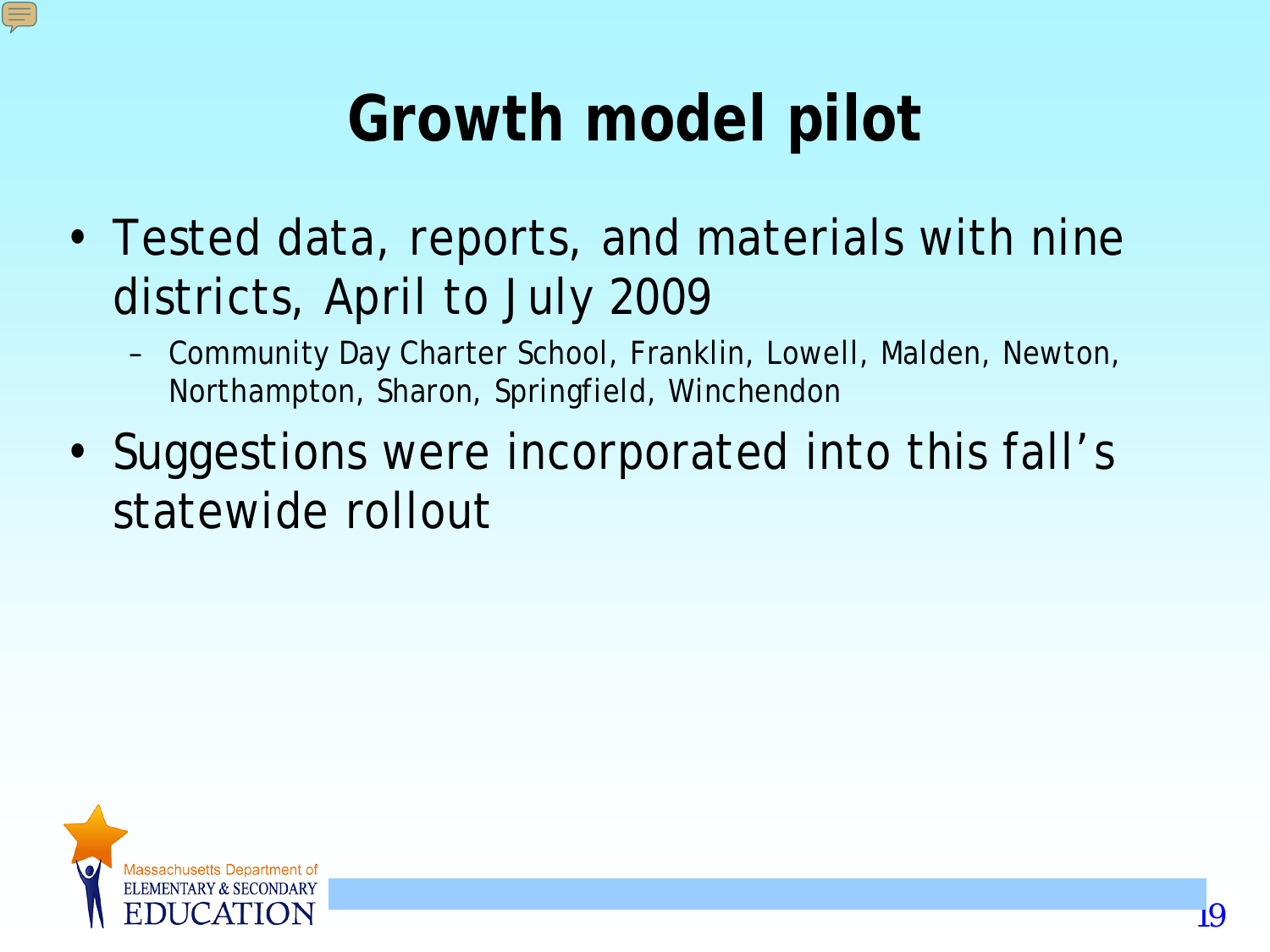#### **New insights: Growth vs. achievement**

Ę

Grades 4, 5, 6 mathematics – All elementary schools in one district

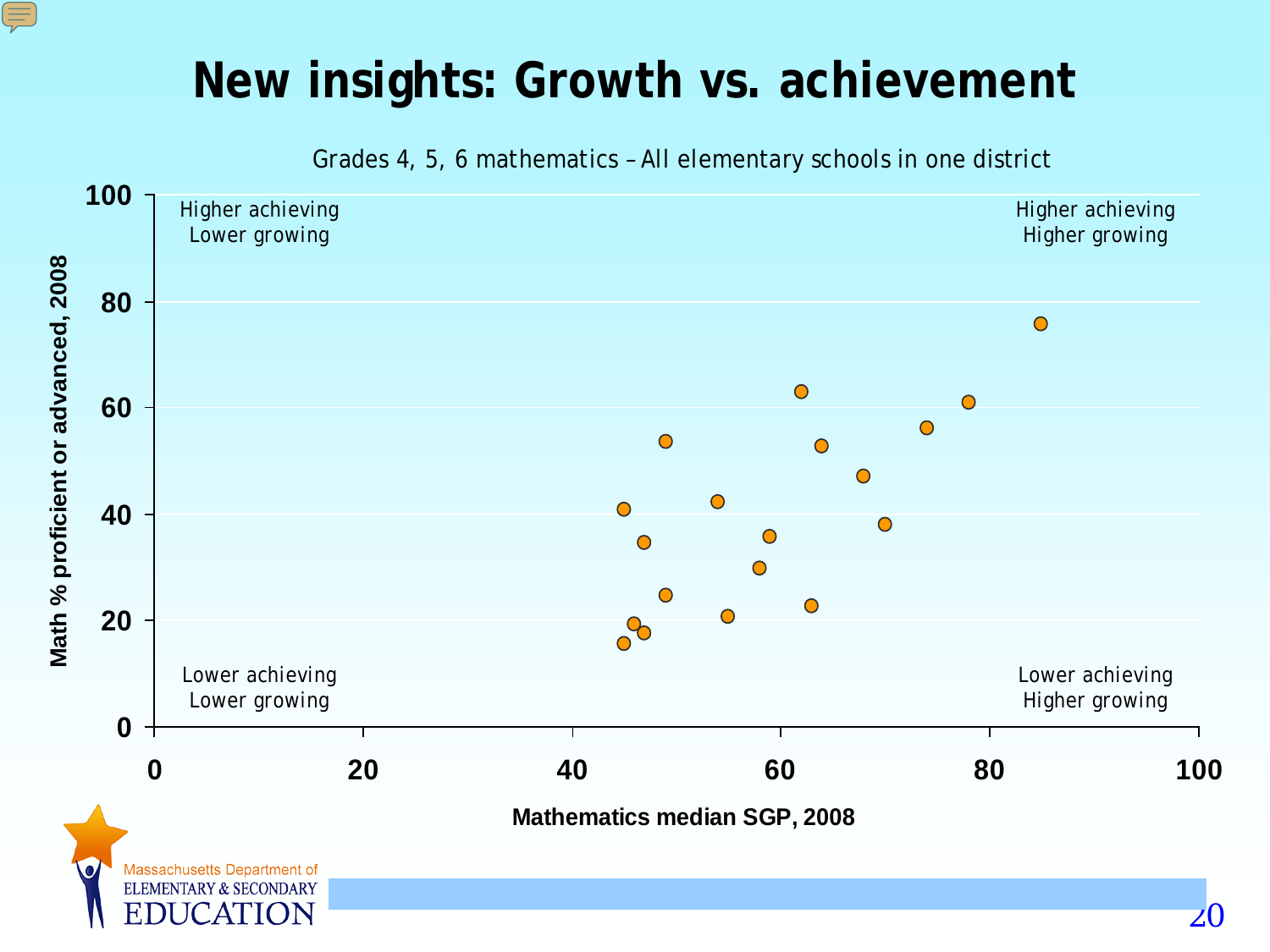#### **New insights: Impact of a new K-5 curriculum**



**Percent of students**



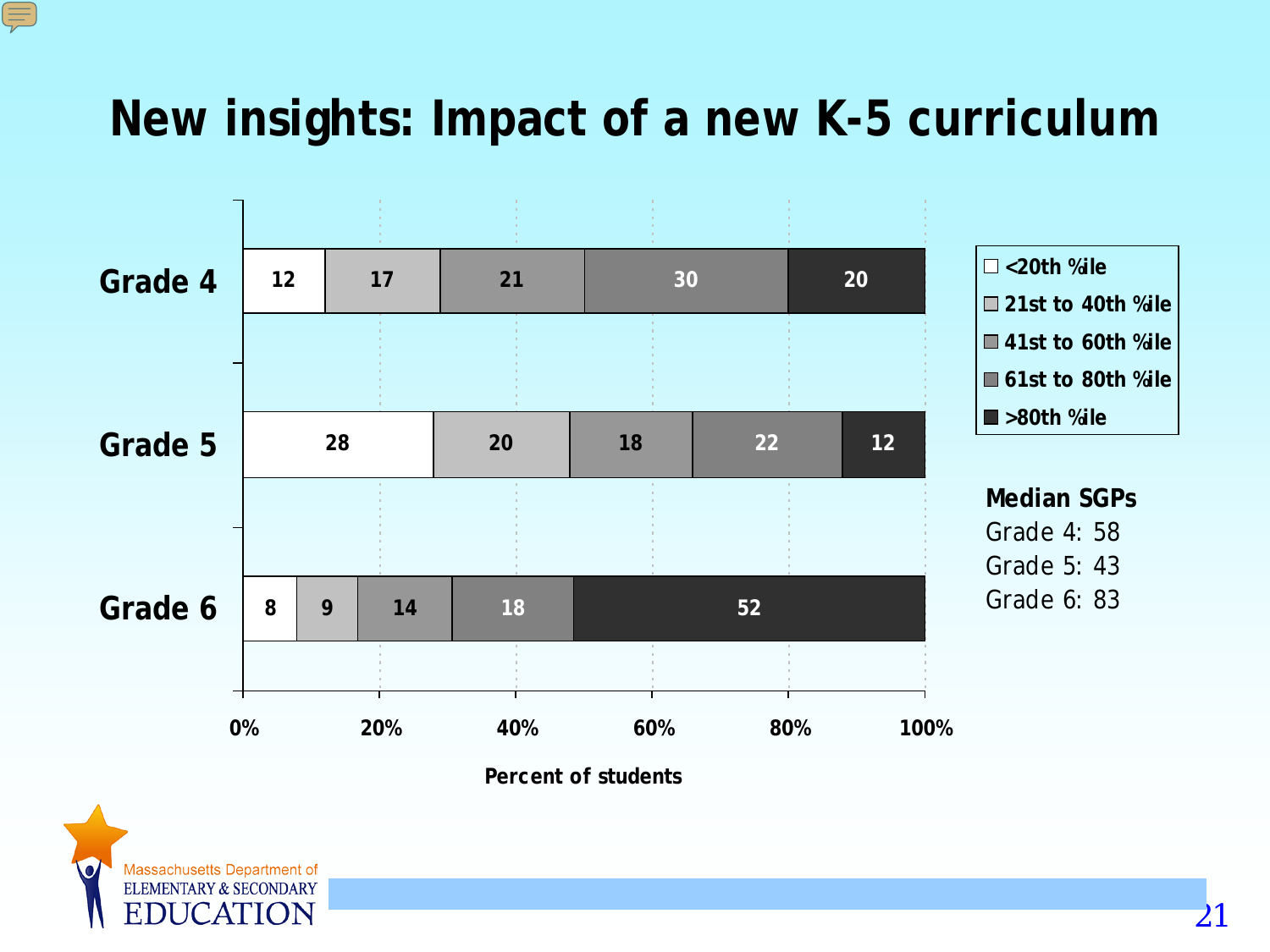#### **New insights: Changes in pilot districts**

- One discovered that its median student grew at only the 15<sup>th</sup> percentile from grade 3 to grade 4
	- Reconfiguring schools to avoid building transition in grade 4
- One found that buildings with full-time math coaches had stronger growth than buildings with part-time coaches
	- Revised coaching jobs to ensure full-time coverage
- One implemented training on growth for all principals district-wide

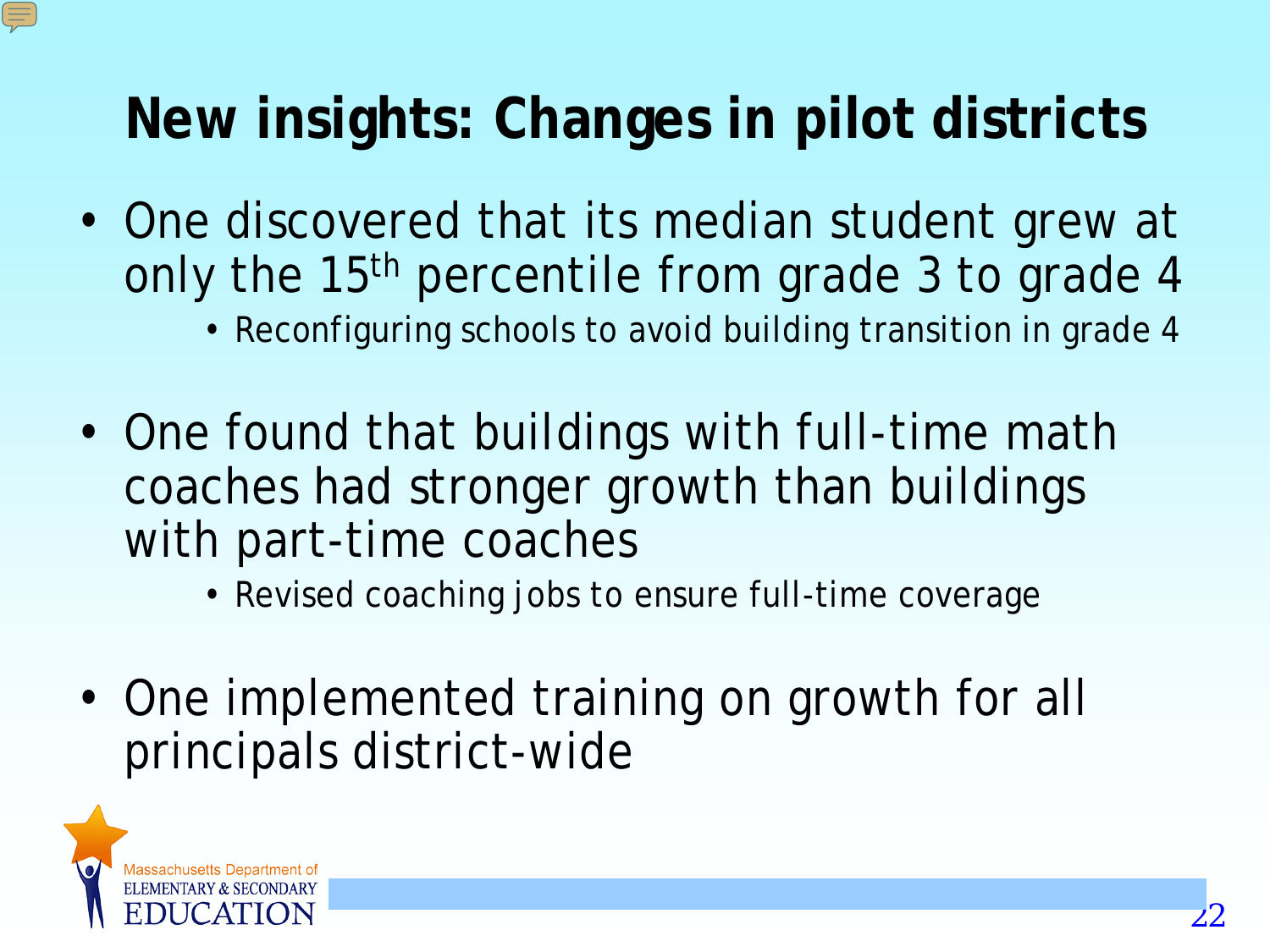

- Grades 4 through 8, ELA and mathematics
	- 2008 and 2009
- Grade 10, ELA and mathematics (measures the change from grade 8 to grade 10)
	- Only available for 2009

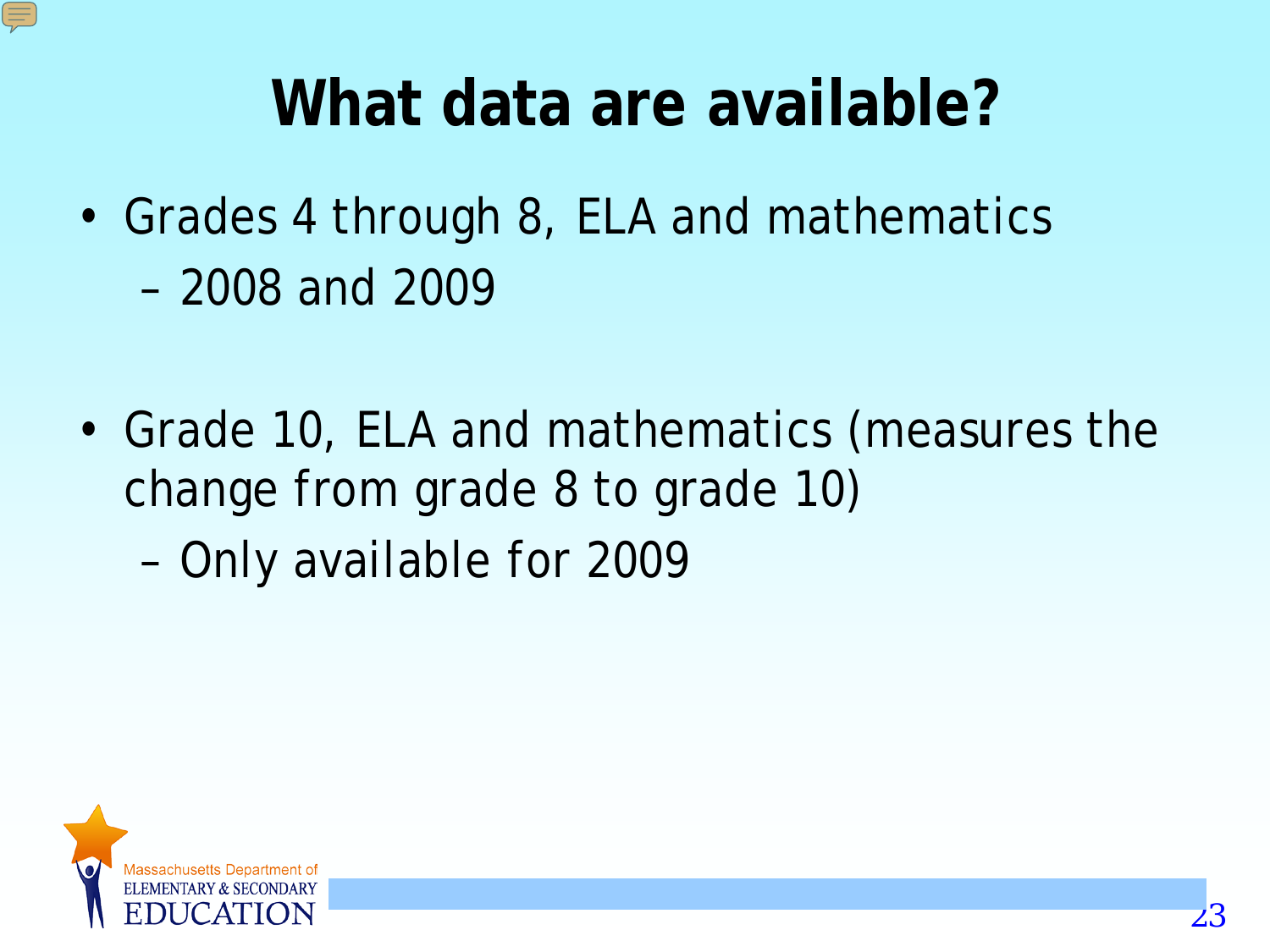## **Next steps**

- Data were released to districts on Oct. 2nd in the Data Warehouse
- Public release of aggregate data on Oct. 27<sup>th</sup>
- Web site, written materials, workshops, and other communications and PD to help district staff understand and use the measure